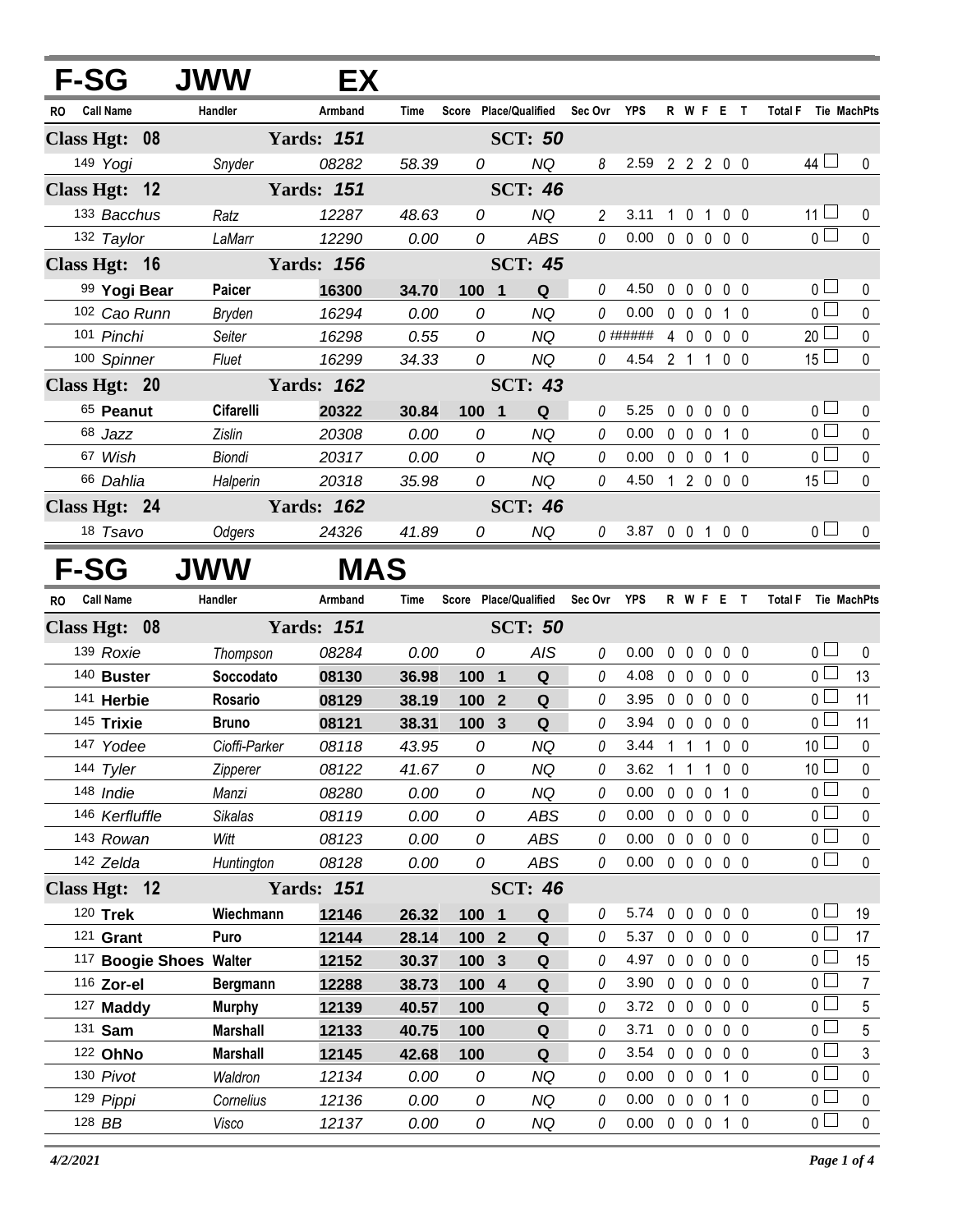| 126 Jelly Bean         | Kapetanakis       | 12140             | 42.40 | 0             |                  | NQ             | 0 | 3.56           |                | 11                | $\mathbf{1}$   | 0 <sub>0</sub> |    | 10 <sub>1</sub> | 0              |
|------------------------|-------------------|-------------------|-------|---------------|------------------|----------------|---|----------------|----------------|-------------------|----------------|----------------|----|-----------------|----------------|
| 123 Annabel            | Shriver           | 12143             | 0.00  | 0             |                  | <b>NQ</b>      | 0 | 0.00           | $0\quad 0$     |                   | 1              | 0 <sub>0</sub> |    | 0 <sub>0</sub>  | $\pmb{0}$      |
| 118 Haley              | <b>Barnes</b>     | 12150             | 47.82 | 0             |                  | <b>NQ</b>      | 1 | 3.16           | 1.             | $\overline{0}$    | 1              | $0\quad 0$     |    | 8 L             | 0              |
| 125 Misha              | <b>Szakacs</b>    | 12141             | 0.00  | 0             |                  | <b>ABS</b>     | 0 | 0.00           |                | $0\quad 0$        | $\mathbf 0$    | 0 <sub>0</sub> |    | 0 L             | $\pmb{0}$      |
| 124 Lydia              | Gage              | 12142             | 0.00  | 0             |                  | <b>ABS</b>     | 0 | 0.00           | $0\quad 0$     |                   | $\mathbf 0$    | 0 <sub>0</sub> |    | 0 L             | 0              |
| 119 Reggie             | Emanuel           | 12149             | 0.00  | 0             |                  | <b>ABS</b>     | 0 | 0.00           |                | $0\quad 0\quad 0$ |                | 0 <sub>0</sub> |    | 0 <sub>1</sub>  | $\mathbf 0$    |
| Class Hgt: 16          |                   | <b>Yards: 156</b> |       |               |                  | <b>SCT: 45</b> |   |                |                |                   |                |                |    |                 |                |
| 76 Paprika             | Emmanuelli        | 16292             | 0.00  | 0             |                  | <b>AIS</b>     | 0 | 0.00           | $\mathbf 0$    | $\mathbf 0$       | 0              | $0\quad 0$     |    | 0 <sub>0</sub>  | 0              |
| 77 Figment             | Vargas            | 16183             | 25.24 | 100 1         |                  | ${\bf Q}$      | 0 | 6.18           |                | $0\quad 0$        | $\mathbf 0$    | 0 <sub>0</sub> |    | 0 <sub>0</sub>  | 19             |
| 83 Rigby               | <b>Suttner</b>    | 16175             | 27.10 | 100           | $\overline{2}$   | $\mathbf Q$    | 0 | 5.76           | $0\quad 0$     |                   | $\mathbf 0$    | $0\quad 0$     |    | 0 l             | 17             |
| 94 Surf                | Wiechmann         | 16159             | 27.57 | 100           | $\mathbf{3}$     | Q              | 0 | 5.66           | $0\quad 0$     |                   | $\mathbf 0$    | $0\quad 0$     |    | 0 <sub>0</sub>  | 17             |
| 86 Si                  | Visco             | 16171             | 28.81 | 100           | $\boldsymbol{4}$ | Q              | 0 | 5.41           |                | $0\quad 0$        | 0              | 0 <sub>0</sub> |    | 0 <sub>0</sub>  | 16             |
| 98 Grover              | Puro              | 16153             | 30.21 | 100           |                  | Q              | 0 | 5.16           | $\mathbf 0$    | $\mathbf 0$       | $\mathbf 0$    | 0 <sub>0</sub> |    | 0 <sub>0</sub>  | 14             |
| 90 Grady               | Puro              | 16166             | 31.27 | 100           |                  | Q              | 0 | 4.99           | $0\quad 0$     |                   | 0              | $0\quad 0$     |    | 0 L             | 13             |
| 95 Lici                | Cimprich          | 16157             | 35.41 | 100           |                  | Q              | 0 | 4.41           | $\mathbf{0}$   | $\mathbf 0$       | $\mathbf 0$    | 0 <sub>0</sub> |    | 0 <sub>0</sub>  | 9              |
| 87 Skyler              | <b>Pollifrone</b> | 16169             | 35.41 | 100           |                  | Q              | 0 | 4.41           |                | $0\quad 0$        | $\mathbf{0}$   | 0 <sub>0</sub> |    | 0 <sub>0</sub>  | 9              |
| 89 Isabel              | <b>Sutch</b>      | 16167             | 38.18 | 100           |                  | ${\bf Q}$      | 0 | 4.09           | 0              | $\mathbf 0$       | $\mathbf 0$    | 0 <sub>0</sub> |    | 0 <sub>0</sub>  | 6              |
| 91 Mica                | <b>Brown</b>      | 16165             | 39.45 | 100           |                  | Q              | 0 | 3.95           |                | $0\quad 0$        | 0              | $0\quad 0$     |    | ΟL              | 5              |
| 97 Joey                | Albrizio          | 16154             | 33.68 | 0             |                  | <b>NQ</b>      | 0 | 4.63           | $0\quad 0$     |                   | $\mathbf{1}$   | $0\quad 0$     |    | 0 <sub>0</sub>  | 0              |
| 96 Zabu                | Goodspeed         | 16156             | 27.78 | 0             |                  | <b>NQ</b>      | 0 | 5.62           | $0\quad 0$     |                   | 1              | $0\quad 0$     |    | 0 <sub>0</sub>  | 0              |
| 93 Komoly              | Seiter            | 16160             | 33.53 | 0             |                  | <b>NQ</b>      | 0 | 4.65           | $0\quad 0$     |                   | $\mathbf{1}$   | 0 <sub>0</sub> |    | 0 <sub>0</sub>  | 0              |
| 92 Liza                | Emanuel           | 16163             | 0.00  | 0             |                  | <b>NQ</b>      | 0 | 0.00           | $\mathbf 0$    | $\mathbf 0$       | $\mathbf 0$    | 1              | -0 | 0 <sub>0</sub>  | 0              |
| 85 Joy                 | Stoddard          | 16172             | 33.87 | 0             |                  | <b>NQ</b>      | 0 | 4.61           | 1.             | $\mathbf 0$       | $\mathbf 0$    | $0\quad 0$     |    | 5 L             | 0              |
| 84 Rhys                | Midura            | 16173             | 31.58 | 0             |                  | <b>NQ</b>      | 0 | 4.94           |                | $0\quad 0$        | $\overline{2}$ | $0\quad 0$     |    | 0 <sub>0</sub>  | 0              |
| 82 Vita                | Schachte          | 16176             | 33.55 | 0             |                  | <b>NQ</b>      | 0 | 4.65           | $\mathbf 0$    | $\overline{1}$    | $\mathbf 0$    | 0 <sub>0</sub> |    | $5 \perp$       | 0              |
| 81 Kip                 | Fronheiser        | 16177             | 30.02 | 0             |                  | <b>NQ</b>      | 0 | 5.20           | $0\quad 0$     |                   | $\mathbf{1}$   | $0\quad 0$     |    | $0-$            | 0              |
| 80 ReCon               | Brown             | 16180             | 31.81 | 0             |                  | <b>NQ</b>      | 0 | 4.90           | $0\quad 0$     |                   | 1              | 0 <sub>0</sub> |    | 0 <sub>0</sub>  | 0              |
| 79 Finn                | Bruno             | 16181             | 0.00  | 0             |                  | NQ             | 0 | 0.00           |                | $0\quad 0$        | $\overline{0}$ | $\mathbf{1}$   | -0 | 0 L             | 0              |
| 78 RivaMni             | Kappe             | 16182             | 39.51 | 0             |                  | <b>NQ</b>      | 0 | 3.95           | 2 <sub>1</sub> |                   | $\mathbf{1}$   | 0 <sub>0</sub> |    | 15 <sup>L</sup> | 0              |
| 88 Ellie               | Jenkins           | 16168             | 0.00  | 0             |                  | <b>ABS</b>     | 0 | 0.00           |                | $0\quad 0\quad 0$ |                | 0 <sub>0</sub> |    | 0               | 0              |
| Class Hgt: 20          |                   | <b>Yards: 162</b> |       |               |                  | <b>SCT: 43</b> |   |                |                |                   |                |                |    |                 |                |
| 26 Cricket             | Shoemaker         | 20240             | 0.00  | 0             |                  | <b>AIS</b>     | 0 | 0.00           |                | $0\quad 0$        | $\pmb{0}$      | 0 <sub>0</sub> |    | 0 <sub>0</sub>  | $\mathbf 0$    |
| 56 Tag                 | Lechner           | 20201             | 28.06 | 100 1         |                  | Q              | 0 | 5.77           |                | $0\quad 0$        | 0              | 0 <sub>0</sub> |    | 0 <sub>0</sub>  | 14             |
| 59 Bijou               | <b>Biondi</b>     | 20196             | 28.12 | $1002$        |                  | $\mathbf Q$    | 0 | 5.76           |                | $0\quad 0$        | $\overline{0}$ | $0\quad 0$     |    | 0 L             | 14             |
| <sup>24</sup> Cadence  | <b>McLoughlin</b> | 20242             | 28.18 | 100 3         |                  | Q              | 0 | 5.75           |                | $0\quad 0$        | $\mathbf 0$    | $0\quad 0$     |    | 0 L             | 14             |
| 49 Thrill              | Frank             | 20211             | 28.67 | $100 \quad 4$ |                  | $\mathbf Q$    | 0 | 5.65           |                | $0\quad 0$        | $\overline{0}$ | 0 <sub>0</sub> |    | 0 <sub>0</sub>  | 14             |
| 55 Krakken             | <b>Borga</b>      | 20202             | 28.69 | 100           |                  | Q              | 0 | 5.65           |                | $0\quad 0$        | $\mathbf 0$    | $0\quad 0$     |    | $0 -$           | 14             |
| 38 O'Neill             | Keeshen           | 20225             | 28.69 | 100           |                  | Q              | 0 | 5.65           |                | $0\quad 0$        | $\mathbf 0$    | 0 <sub>0</sub> |    | $\overline{0}$  | 14             |
| <sup>64</sup> Leverage | <b>Brown</b>      | 20186             | 28.74 | 100           |                  | Q              | 0 | 5.64           |                | $0\quad 0$        | $\mathbf 0$    | $0\quad 0$     |    | 0 ∟             | 14             |
| 37 Lili Ann            | Gooding           | 20226             | 29.01 | 100           |                  | Q              | 0 | 5.58           |                | $0\quad 0$        | $\overline{0}$ | 0 <sub>0</sub> |    | 0 <sub>l</sub>  | 13             |
| 27 Tiki                | <b>Ely</b>        | 20238             | 30.20 | 100           |                  | Q              | 0 | 5.36           |                | $0\quad 0$        | 0              | 0 <sub>0</sub> |    | 0 <sub>0</sub>  | 12             |
| <sup>28</sup> Hops     | <b>Mellon</b>     | 20237             | 30.38 | 100           |                  | Q              | 0 | 5.33           |                | $0\quad 0$        | $\overline{0}$ | 0 <sub>0</sub> |    | 0 <sub>0</sub>  | 12             |
| 43 Gretel              | Leonard           | 20220             | 30.39 | 100           |                  | Q              | 0 | 5.33           |                | $0\quad 0$        | $\mathbf 0$    | $0\quad 0$     |    | 0 L             | 12             |
| 62 Ruby Lee            | Gooding           | 20188             | 36.10 | 100           |                  | Q              | 0 | 4.49           |                | $0\quad 0$        | $\overline{0}$ | 0 <sub>0</sub> |    | 0 l             | 6              |
| 34 Ruby                | <b>Merkel</b>     | 20231             | 37.79 | 100           |                  | Q              | 0 | 4.29           |                | $0\quad 0$        | $\mathbf 0$    | 0 <sub>0</sub> |    | $0-$            | 5              |
| 61 Cooper              | <b>Mellon</b>     | 20193             | 38.73 | 100           |                  | $\mathbf Q$    | 0 | 4.18 0 0 0 0 0 |                |                   |                |                |    | 0 <sub>0</sub>  | $\overline{4}$ |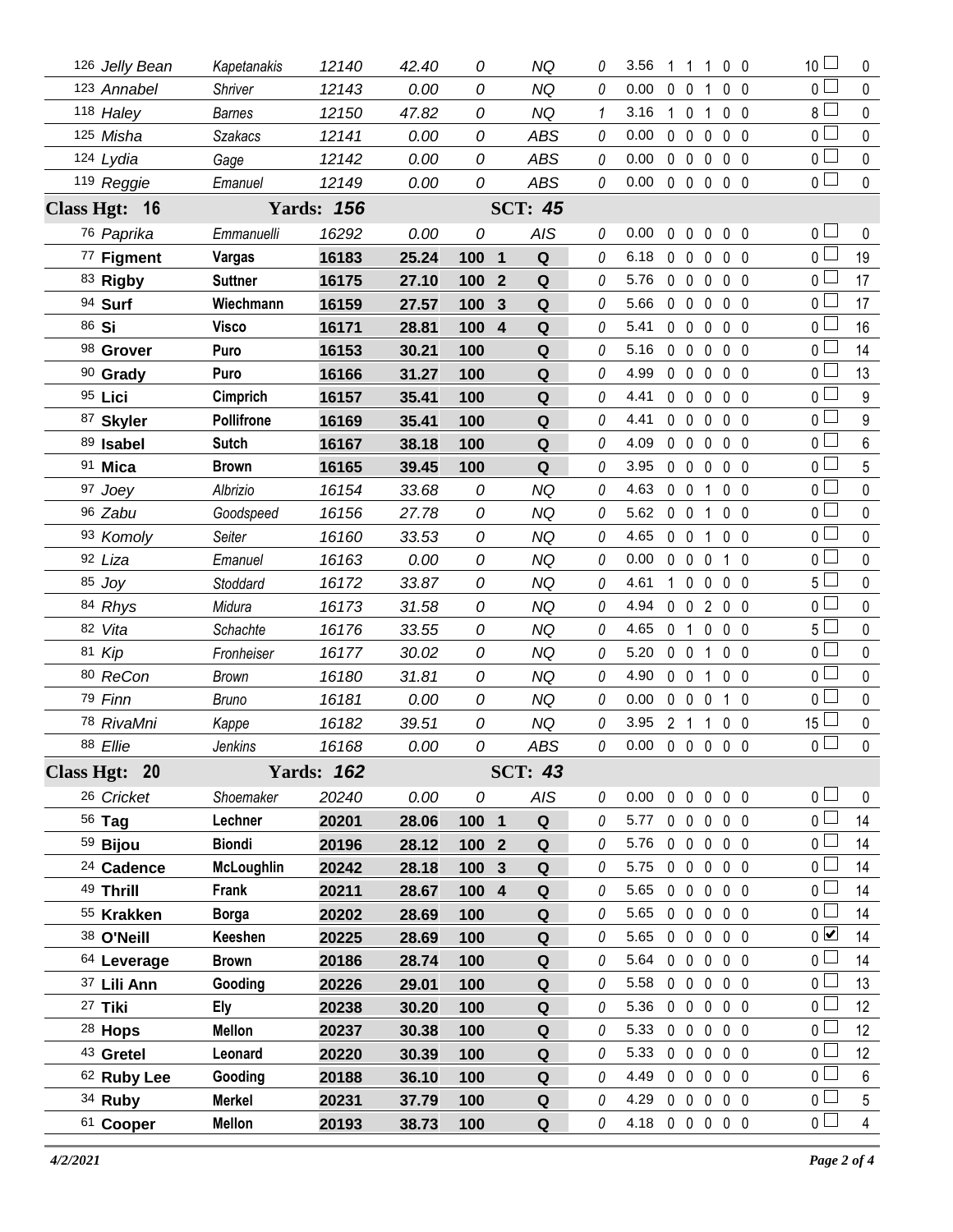| 57 Mattie             | Gereg           | 20200             | 31.68 | 0                     | NQ         | 0 | 5.11                       | 0              | -1                | 1                 | 0 <sub>0</sub> |                | $5\Box$         | 0           |
|-----------------------|-----------------|-------------------|-------|-----------------------|------------|---|----------------------------|----------------|-------------------|-------------------|----------------|----------------|-----------------|-------------|
| 47 Rugby              | Wisner          | 20216             | 33.98 | 0                     | <b>NQ</b>  | 0 | 4.77                       |                | -1                | 0                 | $\mathbf 0$    | 0              | 10              | $\mathbf 0$ |
| 46 Carly              | Ayers           | 20217             | 0.00  | 0                     | <b>NQ</b>  | 0 | 0.00                       | $\mathbf 0$    | $\overline{0}$    | 0                 | $\mathbf{1}$   | $\overline{0}$ | 0 L             | $\mathbf 0$ |
| 44 Cowboy             | Rocco           | 20219             | 0.00  | 0                     | <b>NQ</b>  | 0 | 0.00                       | $\mathbf 0$    | $\overline{0}$    | $\mathbf 0$       | $1\quad0$      |                | $\overline{0}$  | $\pmb{0}$   |
| 42 Keen               | Dattoma         | 20221             | 0.00  | 0                     | <b>NQ</b>  | 0 | 0.00                       | 0              | $\mathbf 0$       | $\mathbf{0}$      | 1 <sub>0</sub> |                | 0 <sub>1</sub>  | 0           |
| 41 Lark               | Mandich-Steiger | 20222             | 40.07 | 0                     | <b>NQ</b>  | 0 | 4.04                       |                | 1                 |                   | 0              | $\mathbf 0$    | 10 <sup>1</sup> | $\pmb{0}$   |
| 36 'NSync             | Schmitter       | 20227             | 28.91 | 0                     | <b>NQ</b>  | 0 | 5.60                       | $\mathbf 0$    | $\overline{0}$    | 1                 | 0              | $\overline{0}$ | 0 <sub>l</sub>  | $\mathbf 0$ |
| 35 Phlox              | Seiter          | 20230             | 34.49 | 0                     | <b>NQ</b>  | 0 | 4.70                       | 1              | $\mathbf{1}$      | 0                 | $\mathbf 0$    | 0              | $\Box$<br>10    | $\pmb{0}$   |
| 31 Celeste            | Teramoto        | 20234             | 47.19 | 0                     | <b>NQ</b>  | 4 | 3.43                       | $\overline{2}$ | $\mathbf 0$       | 0                 | 0 <sub>0</sub> |                | 22              | 0           |
| <sup>29</sup> Blake   | Murdock         | 20236             | 33.31 | 0                     | <b>NQ</b>  | 0 | 4.86                       | 0              | 1                 | 0                 | $\mathbf 0$    | 0              | 5               | $\pmb{0}$   |
| 25 Duncan             | Tendler         | 20241             | 31.46 | 0                     | <b>NQ</b>  | 0 | 5.15                       | 1              | $\mathbf 0$       | 0                 | $\mathbf 0$    | $\overline{0}$ | 5 l             | $\mathbf 0$ |
| 39 Tonks              | Cifarelli       | 20305             | 36.09 | 0                     | <b>NQ</b>  | 0 | 4.49                       | 3              | $\overline{2}$    | 1                 | $\mathbf 0$    | $\overline{0}$ | 25              | $\pmb{0}$   |
| 20 Dobby              | Cifarelli       | 20311             | 0.00  | 0                     | <b>NQ</b>  | 0 | 0.00                       | $\mathbf 0$    | $\mathbf 0$       | $\mathbf{0}$      | $1\quad0$      |                | 0               | $\mathbf 0$ |
| 23 Rusty              | Flannelly       | 20312             | 33.38 | 0                     | <b>NQ</b>  | 0 | 4.85                       | 0              | $\overline{2}$    | 1                 | 0 <sub>0</sub> |                | 10              | $\pmb{0}$   |
| 21 Paige              | Muller          | 20323             | 37.88 | 0                     | <b>NQ</b>  | 0 | 4.28                       | 0              | $\mathbf{1}$      | 0                 | 0 <sub>0</sub> |                | 5 <sub>1</sub>  | $\mathbf 0$ |
| 19 Kimba              | <b>Busacca</b>  | 20324             | 36.99 | 0                     | <b>NQ</b>  | 0 | 4.38                       | 0              | $\mathbf{1}$      | 0                 | 0 <sub>0</sub> |                | 5 <sub>1</sub>  | $\mathbf 0$ |
| 63 Kindle             | Teramoto        | 20187             | 0.00  | 0                     | <b>ABS</b> | 0 | 0.00                       | $\mathbf 0$    | $\mathbf 0$       | $\mathbf{0}$      | 0 <sub>0</sub> |                | 0 <sub>0</sub>  | $\mathbf 0$ |
| 60 A.V.               | Bridgwood       | 20195             | 0.00  | 0                     | <b>ABS</b> | 0 | 0.00                       | 0              | $\mathbf 0$       | 0                 | 0 <sub>0</sub> |                | $\overline{0}$  | $\pmb{0}$   |
| 58 Luna               | Everett         | 20197             | 0.00  | 0                     | <b>ABS</b> | 0 | 0.00                       | $\mathbf 0$    | $\mathbf 0$       | $\mathbf{0}$      | 0 <sub>0</sub> |                | 0 l             | $\mathbf 0$ |
| 54 Mazie              | <b>Biroc</b>    | 20203             | 0.00  | 0                     | <b>ABS</b> | 0 | 0.00                       | $\mathbf 0$    | $\mathbf 0$       | $\pmb{0}$         | 0 <sub>0</sub> |                | $\overline{0}$  | $\mathbf 0$ |
| 53 Emma               | Gechter         | 20204             | 0.00  | 0                     | <b>ABS</b> | 0 | 0.00                       | $\mathbf 0$    | $\mathbf 0$       | $\mathbf{0}$      | 0 <sub>0</sub> |                | 0               | $\pmb{0}$   |
| 52 Karat              | Haynes          | 20206             | 0.00  | 0                     | <b>ABS</b> | 0 | 0.00                       | 0              | $\mathbf 0$       | 0                 | 0 <sub>0</sub> |                | $\overline{0}$  | $\pmb{0}$   |
| 51 Lucy               | <b>Phillips</b> | 20207             | 0.00  | 0                     | <b>ABS</b> | 0 | 0.00                       | $\mathbf 0$    | $\mathbf 0$       | $\mathbf{0}$      | 0 <sub>0</sub> |                | 0 <sub>1</sub>  | $\pmb{0}$   |
| 50 Bowie              | Danielsen       | 20208             | 0.00  | 0                     | <b>ABS</b> | 0 | 0.00                       | $\mathbf 0$    | $\mathbf 0$       | $\pmb{0}$         | 0 <sub>0</sub> |                | $\overline{0}$  | $\pmb{0}$   |
| 48 Gracie             | Cardamone       | 20212             | 0.00  | 0                     | <b>ABS</b> | 0 | 0.00                       | $\mathbf 0$    | $\mathbf 0$       | $\mathbf{0}$      | 0 <sub>0</sub> |                | 0 <sub>0</sub>  | $\pmb{0}$   |
| 45 Rue                | Pagan           | 20218             | 0.00  | 0                     | <b>ABS</b> | 0 | 0.00                       | 0              | $\mathbf 0$       | 0                 | 0 <sub>0</sub> |                | $\overline{0}$  | $\pmb{0}$   |
| 40 Cheers             | Rosner          | 20224             | 0.00  | 0                     | <b>ABS</b> | 0 | 0.00                       | $\mathbf{0}$   | $\mathbf 0$       | $\mathbf{0}$      | $\mathbf 0$    | $\overline{0}$ | 0 l             | $\mathbf 0$ |
| 33 Gremlin            | Bridgwood       | 20232             | 0.00  | 0                     | <b>ABS</b> | 0 | 0.00                       | $\mathbf 0$    | $\mathbf 0$       | $\pmb{0}$         | 0 <sub>0</sub> |                | $\overline{0}$  | $\pmb{0}$   |
| 32 Halley             | <b>Burnett</b>  | 20233             | 0.00  | 0                     | <b>ABS</b> | 0 | 0.00                       | $\mathbf 0$    | $\mathbf 0$       | $\mathbf{0}$      | 0 <sub>0</sub> |                | 0               | $\mathbf 0$ |
| 30 Flirt              | Nally           | 20235             | 0.00  | 0                     | <b>ABS</b> | 0 | 0.00                       | $\mathbf 0$    | $\mathbf 0$       | $\mathbf 0$       | $\mathbf 0$    | $\overline{0}$ | $\overline{0}$  | $\mathbf 0$ |
| 22 Ben                | Kramer          | 20314             | 0.00  | 0                     | ABS        | 0 | $0.00 \t0 \t0 \t0 \t0 \t0$ |                |                   |                   |                |                | $\overline{0}$  | $\mathbf 0$ |
| Class Hgt: 24         |                 | <b>Yards: 162</b> |       | <b>SCT: 46</b>        |            |   |                            |                |                   |                   |                |                |                 |             |
| <sup>16</sup> Shambhu | <b>Thorpe</b>   | 24244             | 28.75 | 100 1                 | Q          | 0 | 5.63                       |                | $0\quad 0$        | $\mathbf 0$       | 0 <sub>0</sub> |                | 0 <sub>1</sub>  | 17          |
| <sup>3</sup> Kai      | <b>Thorpe</b>   | 24267             | 32.83 | $\overline{2}$<br>100 | ${\bf Q}$  | 0 | 4.93                       |                | $0\quad 0$        | 0                 | 0 <sub>0</sub> |                | 0 <sub>1</sub>  | 13          |
| <sup>11</sup> Furgus  | Howard          | 24254             | 35.31 | $\mathbf{3}$<br>100   | Q          | 0 | 4.59                       |                | $0\quad 0\quad 0$ |                   | $0\quad 0$     |                | 0 <sub>l</sub>  | 10          |
| 17 Dublin             | McIlhenny       | 24246             | 54.96 | 0                     | <b>NQ</b>  | 8 | 2.95                       |                | 2 <sub>2</sub>    | 1                 | $0\quad 0$     |                | 44              | 0           |
| 15 Leia               | Hopkins         | 24249             | 47.07 | 0                     | <b>NQ</b>  | 1 | 3.44                       | 0 <sub>1</sub> |                   | $\mathbf 0$       | 0 <sub>0</sub> |                | $8+$            | $\pmb{0}$   |
| 14 Joseph             | Koziatek        | 24250             | 29.57 | 0                     | NQ         | 0 | 5.48                       | $0\quad 0$     |                   | 1                 | $0\quad 0$     |                | 0 L             | $\mathbf 0$ |
| 12 Zorro              | Fullum          | 24253             | 0.00  | 0                     | NQ         | 0 | 0.00                       |                | $0\quad 0\quad 0$ |                   | $1\quad0$      |                | 0 <sub>1</sub>  | $\pmb{0}$   |
| 10 Topper             | Shoemaker       | 24255             | 33.16 | 0                     | <b>NQ</b>  | 0 | 4.89                       |                | $1\quad1$         | 200               |                |                | 10 <sup>°</sup> | 0           |
| <sup>9</sup> Shae     | Merritt         | 24256             | 28.47 | 0                     | <b>NQ</b>  | 0 | 5.69                       |                |                   | 0 0 2 0 0         |                |                | 0 <sub>1</sub>  | $\pmb{0}$   |
| 4 Doc                 | McIlhenny       | 24259             | 37.33 | 0                     | NQ         | 0 | 4.34                       |                | $1\quad1$         | 200               |                |                | 10 <sup>1</sup> | $\mathbf 0$ |
| 7 Kairos              | Borga           | 24261             | 0.00  | 0                     | NQ         | 0 | 0.00                       |                | $0\quad 0\quad 0$ |                   | 1 0            |                | 0 <sub>1</sub>  | $\pmb{0}$   |
| <sup>6</sup> Roxy     | Knecht          | 24264             | 0.00  | 0                     | NQ         | 0 | 0.00                       |                | $0\quad 0$        | 1                 | $0\quad 0$     |                | 0 L             | $\mathbf 0$ |
| <sup>5</sup> Obi      | Everett         | 24266             | 38.38 | 0                     | NQ         | 0 | 4.22                       |                | $1\quad1$         | $0\quad 0\quad 0$ |                |                | 10 <sup>1</sup> | $\pmb{0}$   |
| 13 Stevie Girl        | Evans           | 24251             | 0.00  | 0                     | ABS        | 0 | $0.00 \t0 \t0 \t0 \t0 \t0$ |                |                   |                   |                |                | 0 <sub>0</sub>  | $\pmb{0}$   |
|                       |                 |                   |       |                       |            |   |                            |                |                   |                   |                |                |                 |             |